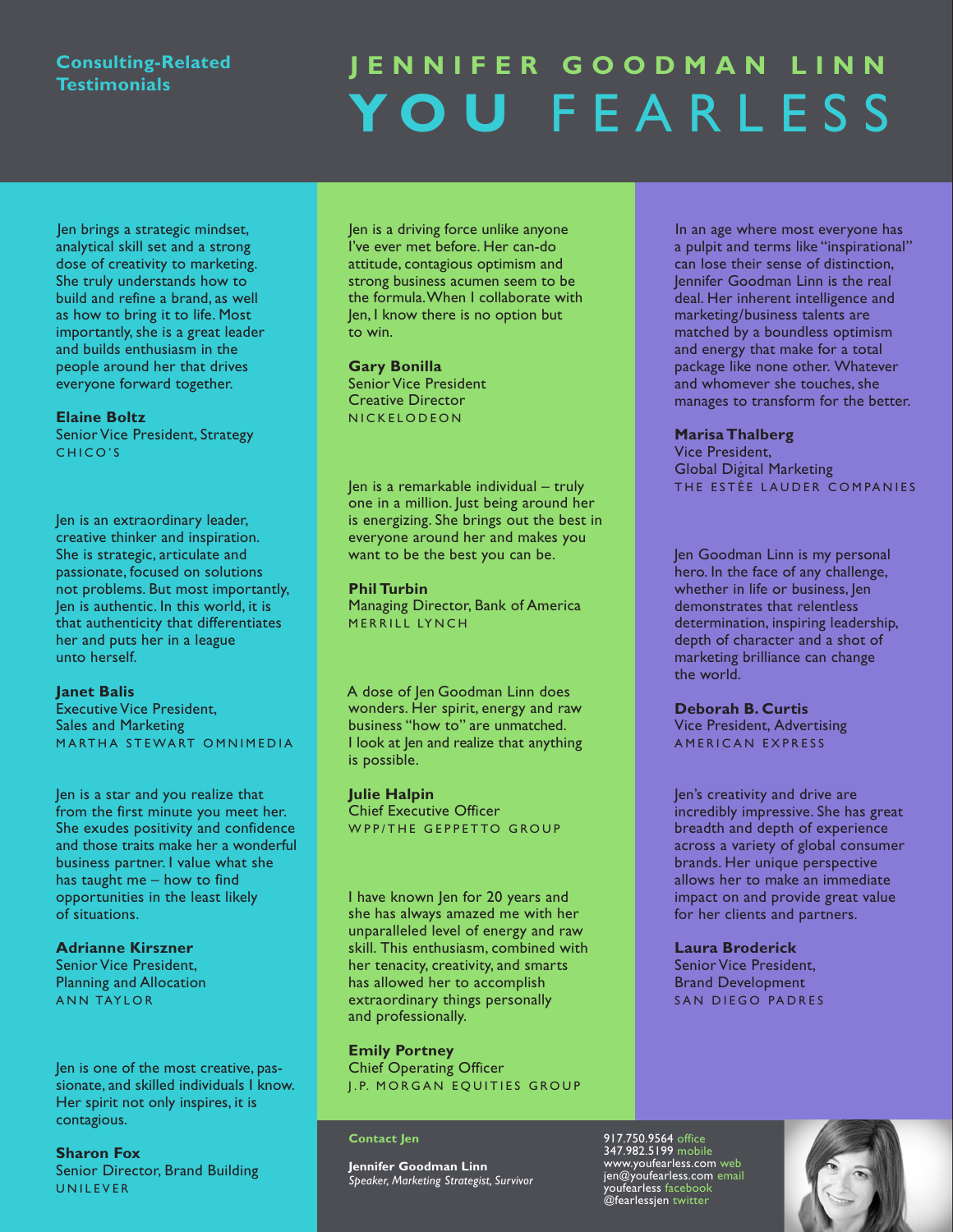## **Speaking-Related Testimonials**

# **J e n n i f e R G o o d m a n L i n n Y o u** F e a r l e s s

Jen is incredible, she's unbelievable – I am so inspired by her!

#### **Hoda Kotb**

Co-anchor THE TODAY SHOW

Our entire sales force is talking about you! I have probably told your moving story close to 100 times to anyone that would listen. I have used your story to sell, to inspire others and most importantly, I have used it to motivate myself to touch the lives of every one of my employees.

#### **Scott Rosen**

**Executive Vice President Chief Operating Officer** EQUINOX FITNESS

Jen is a force of nature, an extraordinary human being whose will to live and perspective on life, business and all its challenges are beyond measure. It is more than a privilege to see her in action...it is life changing.

#### **Carolyn Everson**

Corporate Vice President Global Ad Sales and Strategy **MICROSOFT** 

Jen is the girl next door. She's your sister. She's your friend, not some world-class athlete with ungodly stamina. People can relate. Fact is, all the things people say about lance Armstrong are easily applied to Jen, too. She's a hero. A fighter. An advocate. A role model. A beacon.

**Scott Soshnick** Sports Reporter BLOOMBERG NEWS We all come across people who inspire us on one level or another. But it's an exceptionally rare privilege to connect with someone whose passion, intelligence and integrity inspires you to reconsider how you live your life. Jen is one of those people for me.

#### **Michael Moynihan**

Vice President, Marketing l e G o

Jen sets an example every day with her boundless energy and resilient spirit. Her courage to make a difference instills hope and inspires all of us to do more and achieve more than we thought possible.

#### **Scott Kabat**

Director of Marketing CISCO CONSUMER PRODUCTS

Jen is a tour de force. Her courage – physical, emotional and moral – is inspirational, but it's also her business acumen, experience and brains that make Jen so much more than "just" an inspiration. She's a formidable entrepreneur and leader who makes great things happen, not just for herself, but for the benefit of others.

#### **Matt Ryan**

Senior Vice President Corporate Brand Management THE WALT DISNEY COMPANY Jen can light up a room! I've seen her light up the Board Rooms of Blue Chip marketers and I've also seen her light up a classroom of some of the brightest minds around! Jen has an uncanny ability to blend big ideas with real stories that bring her concepts to life. She is both a visionary and a practitioner with dreams and real outcomes all built into one!

#### **Judy Franks** Media Strategist N ORTHWESTERN UNIVERSITY

Your presentation was powerful, emotional, sobering, uplifting and inspirational…all in the same discussion! Each of us that had the good fortune to hear your words has taken away a greater willingness to face and address the challenges in our personal and professional lives.

#### **Brett Keith**

**Chief Executive Officer** ROCKWOOD EQUITY GROUP

Every time I hear you tell your story, I wish everyone I ever knew had the chance to listen, learn, and be inspired as I have.

#### **Ted Seides**

**President** PROTÉGÉ PARTNERS

Jen's story is so moving …she is the most inspiring person I know!

**Lucy Danziger** Editor-in-Chief SELF MAGAZINE

#### **Contact Jen**

**Jennifer Goodman Linn** *Speaker, Marketing Strategist, Survivor*

917.750.9564 office 347.982.5199 mobile www.youfearless.com web jen@youfearless.com email youfearless facebook @fearlessjen twitter

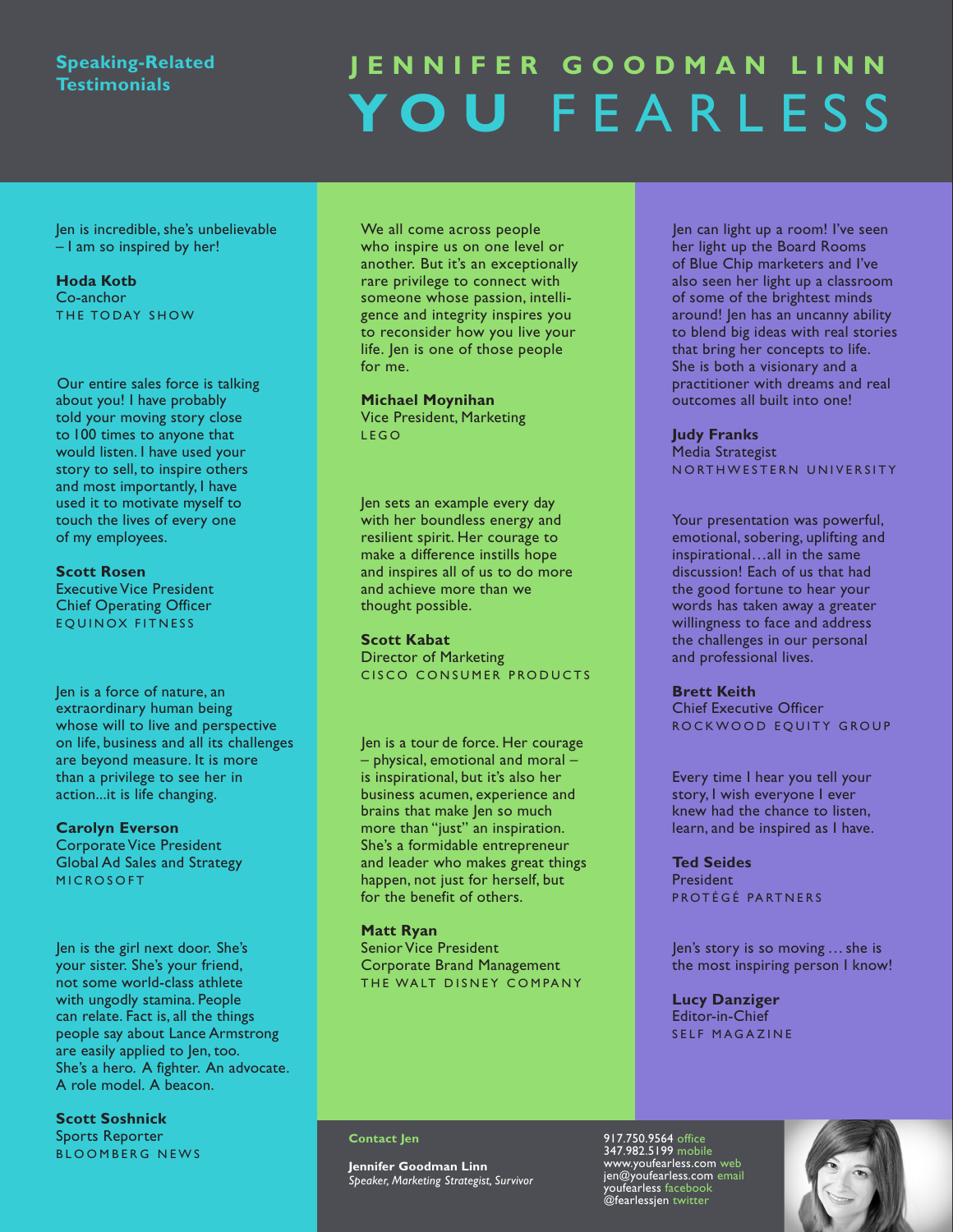## **You fearless Blog-Related Testimonials**

# **J e n n i f e R G o o d m a n L i n n Y o u** F e a r l e s s

I've never met Jen. But Jen has changed my world. I have spent long moments reading her words. I have been inspired by her optimism, her faith, her perseverance and her courage. I have cried for her, laughed with her and altered my daily attitude because of her.

#### **Dana F.** Blog Reader

**FLORIDA** 

We all live our lives trying to make a difference…please know that you have. Your words have touched me more than I can explain and the world is a better place because of your presence.

### **Jane G.** Blog Reader PENNSYLVANIA

I have been extremely inspired by the way you live your life. You have greatly influenced me in the way I should live mine.

**Evan S.** Blog Reader **LONDON** 

Jen has an indefinable quality that draws people to her and opens their minds and hearts to what she has to say. You breathe life into me and so many people, so thank you.

#### **Ethan Zohn**

Cancer Survivor and Activist WINNER, SURVIVOR AFRICA

After reading your last journal entry, suddenly I am less helpless and much more focused and energized. Your courage and spirit reminds me that all challenges can be conquered one step at a time.

### **Iris F.** Blog Reader NEW JERSEY

I was feeling stuck, send and ensnared by the darkness of it all. What grace and timing to find your blog. You have inspired me to take control of my life and live to be a role model to others.

**Michael T.** Cancer Patient **TEXAS** 

I don't have too many role models but you certainly are one and I can only hope to live as well as you do. Your story continues to amaze and humble me.

**Steve R.** Blog Reader C A L I F O R N I A

YOU managed to tell a worldworthy message and a personal one. THAT is talent. I think of you every day and wait anxiously for more of your blogging.

**Kim E.** Blog Reader NEW YORK

I wanted to thank you for your positive attitude, bravery, and beautiful and loving heart. Thank you for bringing the world so much inspiration. You have impacted so many lives with your story. You are truly an angel and have made the world a better place.

**Deb R.** Blog Reader A R I Z o N A

#### **Contact Jen**

**Jennifer Goodman Linn** *Speaker, Marketing Strategist, Survivor* 917.750.9564 office 347.982.5199 mobile www.youfearless.com web jen@youfearless.com email youfearless facebook @fearlessjen twitter